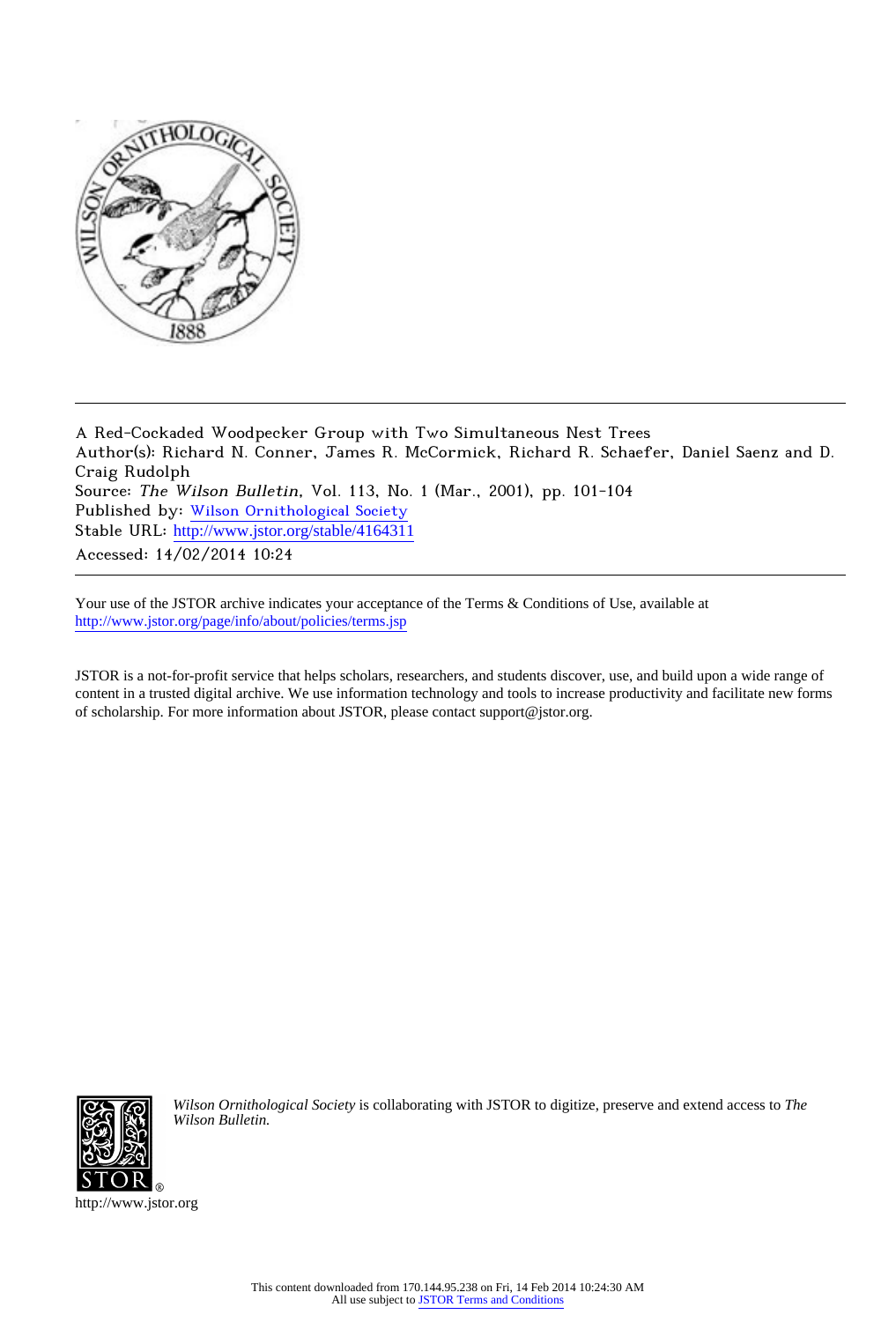# **Short Communications**

**Wilson Bull., 1 3(1), 2001, pp. 101-104** 

### **A Red-cockaded Woodpecker Group with Two Simultaneous Nest Trees**

**Richard N. Conner, 3 James R. McCormick,2 Richard R. Schaefer,' Daniel Saenz,' and D. Craig Rudolph'** 

**ABSTRACT.-During a study of Red-cockaded Woodpecker (Picoides borealis) nesting in eastern Texas, we discovered a single breeding pair of woodpeckers with two simultaneous nests in nest trees that were 24 m apart. Incubation of eggs in each nest tree was at least 13 d and may have been as long as 16 d. The breeding male incubated and fed a nestling in one nest tree and the breeding female incubated and fed a nestling in the other nest tree until the nestlings were ?24 d old. Prior to fledging, both the breeding male and female were observed feeding both nestlings in both nest trees. The pair successfully fledged the two nestlings, a single fledging from each nest tree, during one nesting cycle. After the nestlings were fledged, both the male and female woodpeckers were observed feeding both fledglings about 350 m from the pair of nest trees. Our observations indicate that there are exceptions to the current theory that the contribution by the breeding male and female to incubation and feeding of nestlings is essential and that neither the male nor the female can normally rear young birds without the contribution of the other. Received 2 June 2000, accepted 17 January 2001.** 

**The Red-cockaded Woodpecker (Picoides borealis) is a cooperatively breeding species that typically uses a single cavity for nesting (Ligon 1970, Walters et al. 1988). A single tree, or aggregation of cavity trees, termed the cluster, is inhabited by a group of woodpeckers that includes a single breeding pair and up to several helpers, which are typically male offspring of previous breeding seasons (Ligon 1970, Lennartz et al. 1987). Each group of Red-cockaded Woodpeckers usually produces one nest per breeding season, but will often nest again during the same breeding season if**  **the first nest fails. Double clutching and double brooding (where both nests are successful) are known to occur in Red-cockaded Woodpeckers in the southern and northern portion of the species' range (LaBranche et al. 1994, Franzreb 1997, Phillips et al. 1998). In all previously documented cases of double brooding in Red-cockaded Woodpeckers the second nest was initiated only after young in the first nest had fledged. Among other Picoides, Downy Woodpeckers (P. pubescens) are known to double brood in the southern U.S., whereas Hairy Woodpeckers (P. villosus) are not known to double brood (Bent 1939).** 

**Ligon (1999) suggested that the contribution of each sex of a pair of woodpeckers to incubation and feeding of nestlings is essential and that neither the male nor the female can normally rear young birds without the contribution of the other. He also suggested that because of this, woodpeckers are constrained against the evolution of multinest polygyny and multinest polyandry. Only one instance of plural breeding by Red-cockaded Woodpeckers has been reported (Rossell and Britcher 1994). This instance involved a group of four woodpeckers, a breeding male and female, one helper male, and one unrelated, unbanded female, that simultaneously produced two nests in the same cavity tree cluster. Although two separate clutches were laid in two different nest cavities within the same cavity tree, only the initial nest, presumably laid by the breeding female, was successful. The second nest, discovered seven days after the initial nest, was apparently never incubated as the eggs never hatched (Rossell and Britcher 1994). Owens and Owens (1992) observed a possible case of polygyny in Red-bellied Woodpeckers (Melanerpes carolinus) where a male and two females appeared to simultaneously fledge young from two nests in two different nest trees.** 

**<sup>&#</sup>x27; Wildlife Habitat and Silviculture Laboratory and College of Forestry, Stephen F Austin State Univ., Southern Research Station, U.S.D.A. Forest Service, Nacogdoches, TX 75962.** 

**<sup>2</sup>Dept. of Biology, Stephen F Austin State Univ., Nacogdoches, TX 75962.** 

**<sup>1</sup> Corresponding author; E-mail: c\_connerrn@titan. sfasu.edu**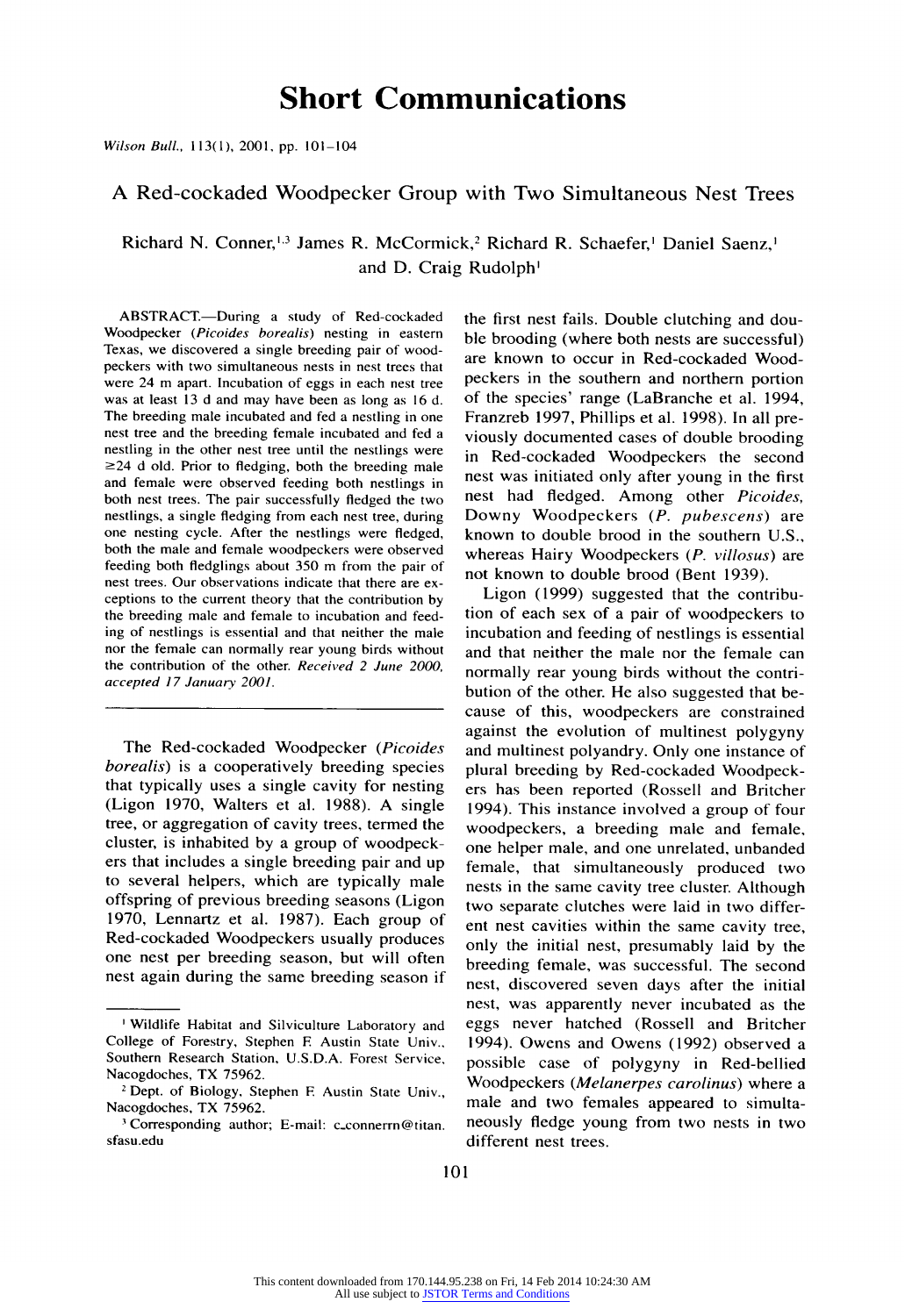**Here we report an instance where a single breeding pair, in the absence of nest helpers, successfully fledged two nestlings from two cavity trees (one nestling per cavity tree) during the same nesting cycle.** 

**We studied Red-cockaded Woodpecker nesting behavior on the Angelina National Forest (310 15' N, 940 15' W) in eastern Texas during the 1999 breeding season. During routine checks of eggs and nestlings in cavities, we discovered that a group (a color-banded breeding pair) on the northern portion of the forest had two nest trees simultaneously within the same cavity tree cluster. Between 24 April and 18 June 1999 a total of 17 visits were made to this cluster to examine eggs and nestlings in the two nests. We also made early morning visits to the cluster to verify group size on eight days. During six of those mornings (22 May to 10 June), we observed adults feeding nestlings for a 3-h period after the adults left their respective nest cavities to determine which nestlings were fed by each adult woodpecker. To verify fledging success, fledglings and the breeding pair were relocated within their territory on 18 June 1999.** 

**On 24 and 25 April 1999 three eggs were present in a cavity in tree 985-A, suggesting a completed clutch was present because eggs are typically laid on consecutive days until the clutch is complete. However, when the nest cavity was examined on I May, five eggs were present. Five eggs were still present on 2, 6, and 7 May. On 7 May we discovered a second nest cavity containing two eggs in a second nest tree (tree 983-A) that was 24 m distant from the initial nest tree. A total of seven eggs were laid in the two nest cavities.** 

On 11 and 15 May, two eggs were still pre**sent in the second nest tree (983-A), and on 17 May one nestling and one egg were present. On 19 May, one nestling and one egg were still present in the second nest tree, and one nestling was detected in the first nest tree (985-A). Examination of the nestlings suggested that the nestling in the first nest tree (985-A) was approximately 2 d older than the nestling in the second nest tree (983-A; see Ligon 1970, 1971). We estimated that the nestling in the first nest tree hatched on 14 May and the nestling in the second nest tree hatched on 16 May.** 

**Observations of the breeding pair indicated** 

**that the breeding male incubated eggs and brooded the nestling in the second nest tree (983-A), whereas the breeding female incubated the eggs and brooded the nestling in the initial nest tree (985-A). The breeding male and female woodpeckers were the only adult woodpeckers present in this cluster, and no other adult woodpeckers or helpers were observed in or around the cavity tree cluster prior to, during, or after the nesting season.** 

**Three-hour observation periods of adults feeding nestlings on 22 May, 27 May, 2 June, and 7 June (12 h of observation at each nest) revealed that only the breeding male fed the nestling in the second nest tree, whereas only the breeding female fed the nestling in the initial nest tree. On 9 and 10 June, the male and female were feeding both nestlings in both the initial and second nest trees (6 h of observation at each nest). We do not know the exact day each nestling fledged; the nestling in tree 985A was 28 d old and the nestling in tree 983A was 26 d old on 10 June. By 16 June, both nestlings (two females) had fledged successfully from their respective nest cavities and were observed being fed by the breeding pair on 18 June approximately 350 m east of the two nest trees.** 

**Although we have no direct observation of the breeding male switching roost trees, our field notes of dated events suggest that the breeding male apparently switched roost trees sometime after the initial clutch of three eggs in tree 985-A failed to hatch. After a possible gap in egg laying, the breeding female laid two more eggs in the old nest cavity (tree 985- A), and then laid two additional eggs in the breeding male's new roost cavity (tree 983-A). While laying the four final eggs she may have begun to roost and incubate the eggs in the first nest cavity. A second, less likely alternative is that the breeding female skipped a day when laying eggs in the first nest and completed the first clutch of five eggs in tree 985-A on 27 April, and after a break in egg laying, laid a second clutch of two eggs in the male's new roost tree (tree 983-A). Under this second scenario, the female could have delayed starting incubation of the first nest, or the nest had an extremely long incubation period. Our calculations under the first scenario suggest that incubation of the nests in both cavities was at least 13 d and may have been**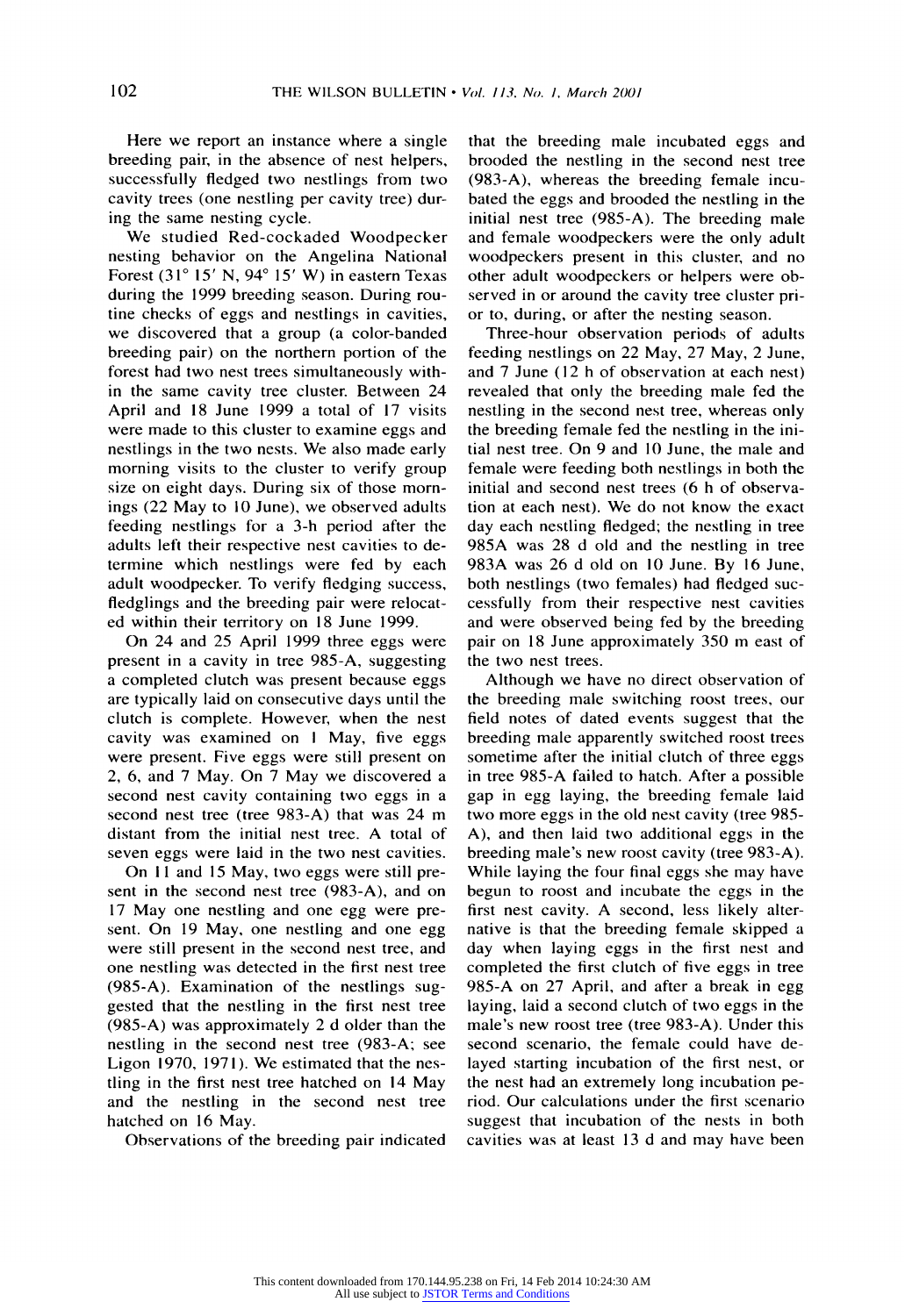**as long as 16 d. A single woodpecker apparently did all incubation and brooding duties in each of the nest cavities. At a minimum, this incubation period was likely 2 d longer (and could have been 5 d longer) than the usual 10 to 1 1-d incubation period (Ligon 1970, Jackson 1994, LaBranche and Walters 1994) when multiple adults share incubation duties.** 

**Our observations are the only known record of a breeding pair of Red-cockaded Woodpeckers, in the absence of helpers, simultaneously using two nests in two different cavity trees to successfully fledge two young woodpeckers. It is likely that the extended incubation period we observed (13-16 vs. 10-11 d) and the slightly longer nestling period (27-29 d vs. 23-26 d) are due to only a single woodpecker doing all the incubation and brooding at each nest. The apparently longer incubation and nestling periods we observed tends to support Ligon's (1999) conclusion that the contribution of both male and female woodpeckers are normally essential for the successful production of fledglings.** 

**Successful Red-cockaded Woodpecker nests in loblolly (Pinus taeda)-shortleaf (P. echinata) pine habitat on the Angelina National Forest have fledged from 1.8-2.3 young per nest in the past (Schaefer 1996, Conner et al. 1996). During 1999, successful pairs without helpers in loblolly-shortleaf pine habitat (n = 12) in Texas produced an average of 2.08 fledglings per nest (JRM, pers. obs.). The productivity of the two nests in this instance might be considered below average on a "per nest" basis, but when viewed per pair, the woodpeckers successfully fledged two young, which is nearly identical to the average number of young fledged by pairs without helpers during the 1999 breeding season.** 

**Ligon (1999) noted that among woodpeckers, both sexes incubate eggs and provision nestlings with prey that are generally difficult to obtain. In addition, males incubate eggs and brood nestlings during the night, but males do not feed incubating females during the day. These characteristics led Ligon to hypothesize that the essential contribution of each sex during the nesting cycle constrains the evolution of multinest polygyny and multinest polyandry in woodpeckers. We suggest that, by itself, nocturnal incubation by male woodpeckers is not a significant constraint on the evo-** **lution of multinest breeding strategies. Female woodpeckers are fully capable of nocturnal incubation and brooding while they roost in a cavity at night, as was the case in our observation. However, the possibly extended incubation and nestling periods do lend support to Ligon's hypothesis that diurnal incubation and brooding, combined with the lack of male provisioning of incubating females, may be ecological constraints.** 

#### **ACKNOWLEDGMENTS**

**We thank F C. James, J. D. Ligon and J. R. Walters for constructive comments on an early draft of the manuscript.** 

#### **LITERATURE CITED**

- **BENT, A. C. 1939. Life histories of North American woodpeckers. U.S. National Museum Bull. 174: 1-334.**
- **CONNER, R. N., D. C. RUDOLPH, D. SAENZ, AND R. R. SCHAEFER. 1996. Red-cockaded Woodpecker nesting success, forest structure, and southern flying squirrels in Texas. Wilson Bull. 108:697-711.**
- **FRANZREB, K. E. 1997. Success of intensive management on a critically imperiled population of Redcockaded Woodpeckers in South Carolina. J. Field Ornithol. 68:458-470.**
- **JACKSON, J. A. 1994. Red-cockaded Woodpecker (Picoides borealis). In The birds of North America, no. 85 (A. Poole and F Gill, Eds.). The Academy of Natural Sciences, Philadelphia, Pennsylvania; The American Ornithologists' Union, Washington, D.C.**
- **LABRANCHE, M. S. AND J. R. WALTERS. 1994. Patterns of mortality in nests of Red-cockaded Woodpeckers in the sandhills of southcentral North Carolina. Wilson Bull. 106:258-271.**
- **LABRANCHE, M. S., J. R. WALTERS, AND K. S. LAVES. 1994. Double brooding in Red-cockaded Woodpeckers. Wilson Bull. 106:403-408.**
- **LENNARTZ, M. R., R. G. HOOPER, AND R. F HARLOW. 1987. Sociality and cooperative breeding of Redcockaded Woodpeckers, (Picoides borealis). Behav. Ecol. Sociobiol. 20:77-88.**
- **LIGON, J. D. 1970. Behavior and breeding biology of the Red-cockaded Woodpecker. Auk 87:255-278.** 
	- **LIGON, J. D. 1971. Some factors influencing numbers of the Red-cockaded Woodpecker. Pp. 30-43 in Symposium on the Red-cockaded Woodpecker (R. L. Thompson, Ed.). Bur. Sport Fisheries and Wildlife and Tall Timbers Research Sta., Tallahassee, Florida.**
	- **LIGON, J. D. 1999. The evolution of avian breeding systems. Oxford Univ. Press, New York.**
	- **OWENS, M. AND S. OWENS. 1992. Observations on a promiscuous Red-bellied Woodpecker (Melanerpes carolinus). Alabama Birdlife 39:7.**
	- **PHILLIPS, L. F, JR., J. TOMCHO, JR., AND J. R. WALTERS.**